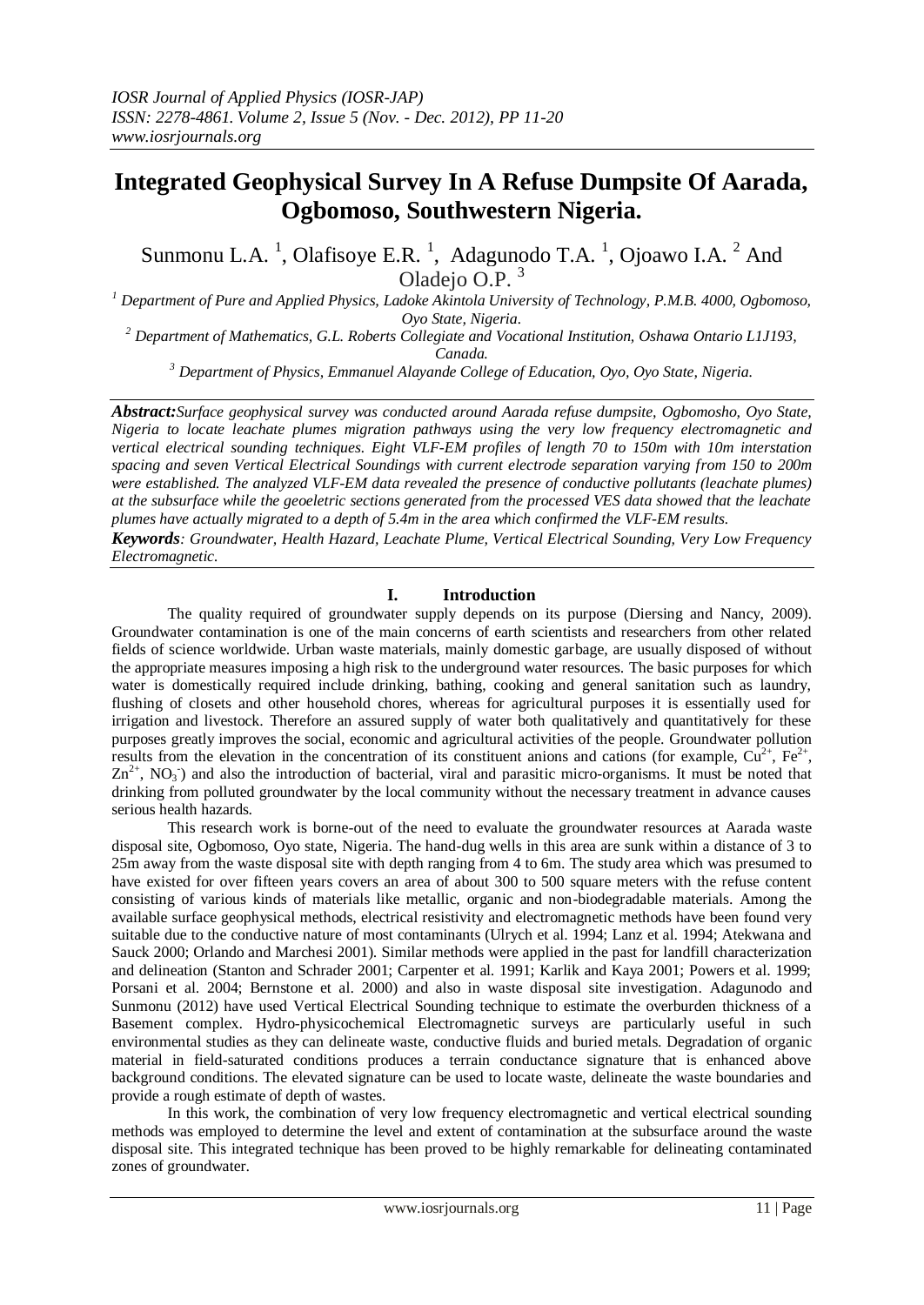#### **II. Geology Of The Study Area**

Generally, Ogbomoso (Fig. 1) is located in southwestern, Nigeria between latitude 8˚06΄70˝ and 8˚06΄98.7 north and between longitude 4˚14΄28.2˝E and 4˚14΄56.9˝ east. The geology of Ogbomoso (Fig. 2) consists of Precambrian rocks that are typical for the basement complex of Nigeria (Rahaman, 1976). The major rock associated with Ogbomoso area form part of the Proterozoic schist belts of Nigeria, which are predominantly, developed in the western half of the country. In terms of structural features, lithology and mineralization, the schist belts show considerable similarities to the Achaean Green Stone belts. However, the latter usually contain much larger proportions of mafic and ultra mafic bodies and assemblages of lower metamorphic grade (Ajayi, 1988; Rahaman, 1976). The gneiss complex which underlies the northern and southern part of the Ogbomoso district comprises a considerable broader area of outcrops. Locally, the rock sequence composes of basically weathered quartzite and older granites. The minerals found in this area constitute mostly amphibolites, amphibole schist, meta ultra mafites and meta pelites. Extensive psammitic units with minor meta pelite can also be found. These consist of quartzites and quartz schist. All these assemblages are associated with migmatitic gneisses and are cut by a variety of granitic bodies (Rahaman, 1976).

The rocks of the Ogbomoso district may be broadly grouped into gneiss-migmatite complex, maficultra mafic suite (or amphibolite complex), meta sedimentary assemblages and intrusive suite of granitic rocks. A variety of minor rock types are also related to these units. The gneiss-migmatite complex comprises migmatic and granitic, calcareous and granulitic rocks. The mafic-ultramafic suite is composed mainly of amphibolites, amphibole schist and minor meta ultramafites, made up of anthophillite-tremolite-chlorite and talc schist. The meta sedimentary assemblages, chiefly meta pelites and psammitic units are found as quartzites and quartz schist. The intrusive suite consists essentially of Pan African (c.600Ma) Granitic units. The minor rocks include garnet-quartz-chlorite bodies, biotites-garnet rock, syenitic bodies, and dolerites (Rahaman, 1976: Folami, 1992).

It overlies the western upland region of the Nigeria highland plateaux with average altitude between 1000m and 1500m above mean sea level (Akinloye, et al. 2002). The drainage type is intrinsically dendrites. Locally, Ogbomoso area experiences tropical rainfall which dominates most of southwestern part of Nigeria and the area has two distinct seasons, the wet season usually between March and October, and the dry season which falls between November and February every year. The annual rainfall for the study area is 1247mm, but the amount varies from 1016mm to 1524mm, and is almost entirely concentrated in the wet season. The study area falls within the guinea savannah belt of Nigeria but human activities such as exploitation are gradually changing the vegetation to that of Sudan savannah. Aarada dumpsite is located in Ogbomoso South Local Government Area of Ogbomoso township (Fig. 3).



Figure 1: Map of Nigeria showing the location of Ogbomosho

Ñ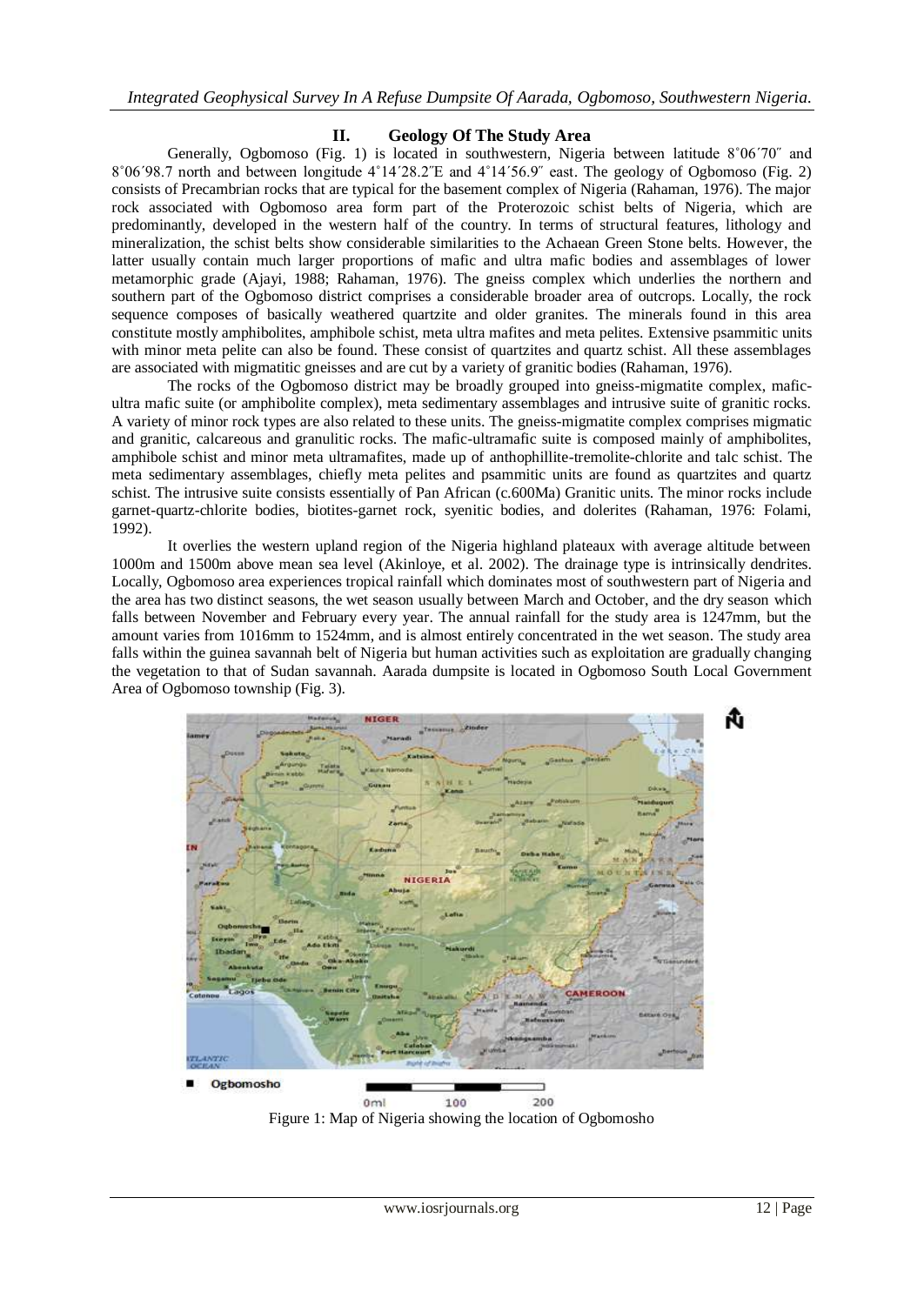

Figure 2: Geological map of Nigeria showing the location of Ogbomosho



Figure 3: Map of Ogbomoso showing the location of the study area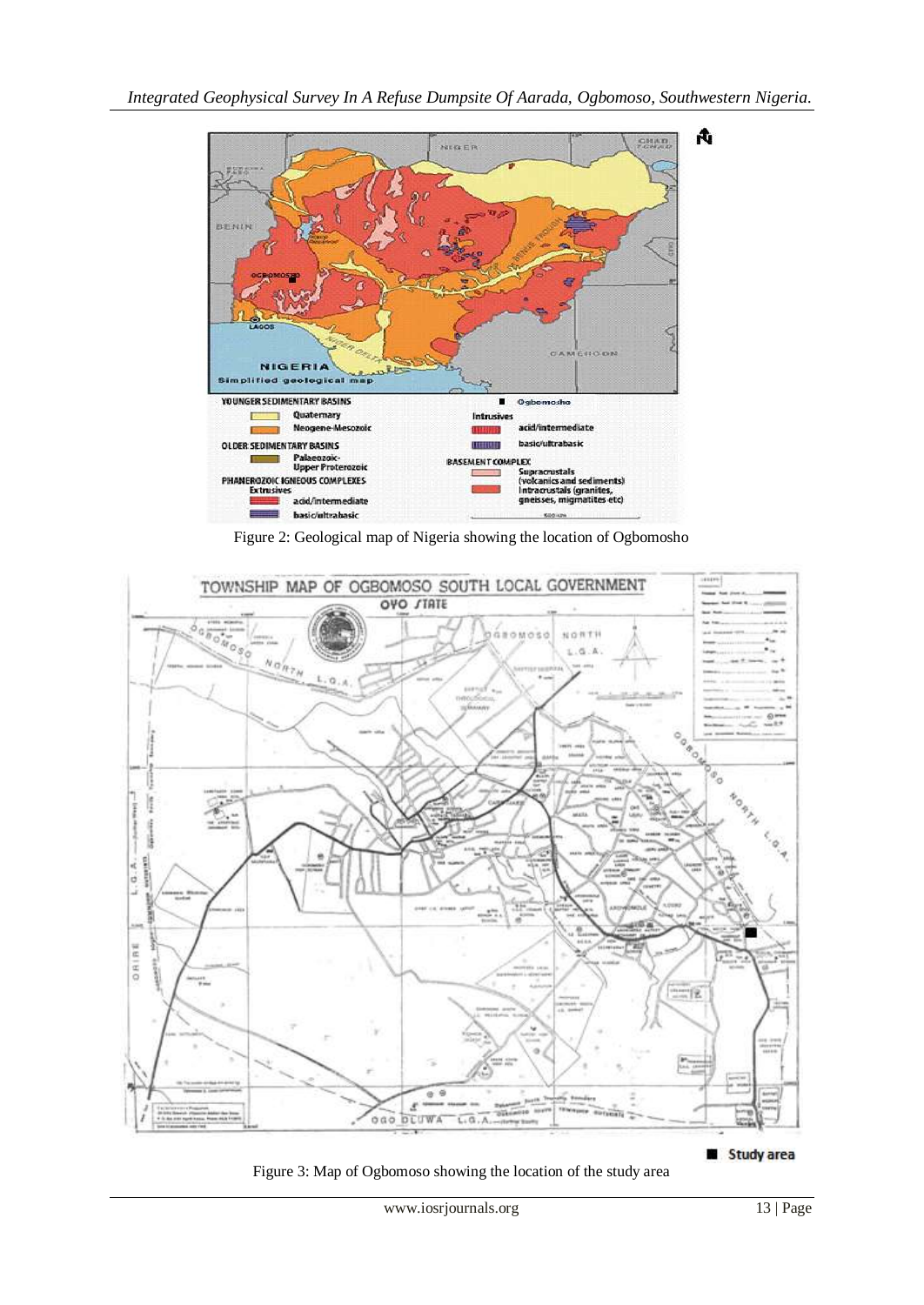

Figure 4: Base map of the study area

## **III. Materials And Methods**

# **3.1 VLF-EM Measurements**

Very Low Frequency electromagnetic (VLF-EM) geophysical prospecting method is a passive geophysical method which uses radiation from military navigation radio transmitters operating in the very low frequency band (15–30 kHz) as the primary EM field to generate signals for various applications (Babu et al., 2007). In this research work, VLF-EM method was employed to map the contaminant zones using the Abem Wadi VLF-EM equipment with an in-built digital display unit and powered by 12V battery type. For the VLF-EM measurements, radio signal station with frequency value of 22.4 kHz was employed to generate the primary electromagnetic field around the contamination plumes in order to induce the detected secondary field and measured as a fraction of the primary field by the VLF-meter. In total, eight profiles were occupied with measurement station intervals of 10m with lengths ranging from 50m to 120m for convenience of space limitation. Each profile runs perpendicular to the general north–south geologic strike in the study area (Fig. 4). Subsequent to field survey measurements, VLF-EM data were subjected to data processing and evaluation as the basis for interpretation. These procedures transform the raw field data into a simplified form that is directly related to the physical property of the subsurface geological structure. Thus measured raw real and imaginary components were subjected to Karous-Hjelt (Karous & Hjelt, 1983) filtering operations to suppress noise and enhance signal.

## **3.2VES Measurements**

The VES was carried out using Schlumberger electrical array (Zohdy et al., 1974). The Campus Tiger resistivity meter was employed for resistance measurements. A total of seven electrical soundings were established (Fig. 4), with maximum half current electrode spacing (*AB/2*) of 65m. The field data was interpreted by applying partial curve matching technique (Koefoed, 1979) with the help of master curves (Orellana and Mooney, 1966) and sets of auxiliary charts (Zohdy, 1965; Keller and Frischnecht, 1966). From the preliminary interpretation, initial estimates of the resistivity and thickness of the various geoelectric layers at each VES locations were determined. These geoelectric parameters were then employed as starting models for the computer-aided iteration using Resist software (Vander Velpen, 1988). The partial curve matching technique carried out on the seven VES revealed a 3 layered model with H type curve (resistive-conductive-resistive).

## **IV. Result And Discussion**

The Karous-Hjelt current density data plots were employed for the VLF-EM data interpretation to detect the leachate flow and to map its spatial distribution as shown from Fig. 5 to Fig. 11. The current density value on the Karous-Hjelt filter plot in Fig. 5 is high at a distance of 13 to 19m, revealing the presence of dissolved salts from decayed organic matter from the waste body. The VLF-EM profile 2, also carried out at the northern side of the waste disposal site area revealed high conductivity value on the apparent current density cross-section of the 2-D Karous-Hjelt filter image at a distance of 44 to 50m as a result of the infiltration of leachate which is made up mainly dissolved salts from the refuse dumping site in the research area. Similar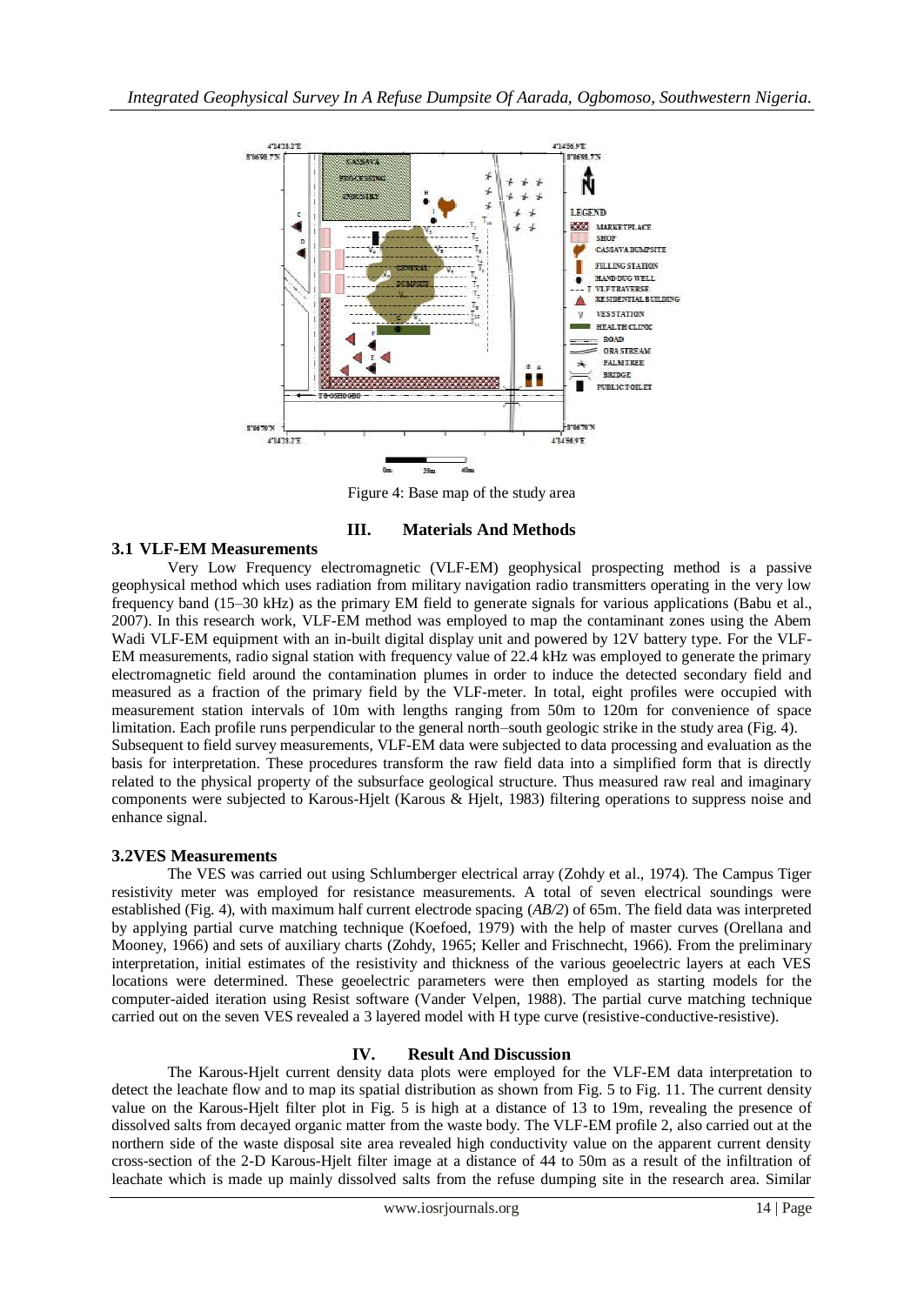## *Integrated Geophysical Survey In A Refuse Dumpsite Of Aarada, Ogbomoso, Southwestern Nigeria.*

geologic trend was also observed in Fig. 7 at a distance of 41 to 49m in which the Karous-Hjelt modeled plot depicted high conductivity value indicative of leachate contamination from the waste disposal site. The apparent current density cross section of the Karous-Hjelt filter model in Fig. 8 detected high conductive zones at distance 6 to 7m due to the presence of contamination plume from the decomposition of organic matter in the study area, and also at distance 41 to 46m. From a distance of 19 to 25m in Fig. 9, leachate contamination was observed revealing high current density zone on the Karous-Hjelt modeled section. High conductivity value was depicted on the apparent current density cross section of the Karous-Hjelt modeled filter plot on VLF-EM profile 6, reflecting the presence of contamination plumes between distance 52 and 65m, and from distance 88 to 112m in the research area. In the same vein, contaminated zone was detected at the subsurface in Fig. 11, at distance 50 to 65m. Finally, intrusion of leachate plumes was also depicted at distance 38 to 42m and also between 65 and 71m distance on the apparent current density cross section of the Karous-Hjelt model plot in Fig.12.











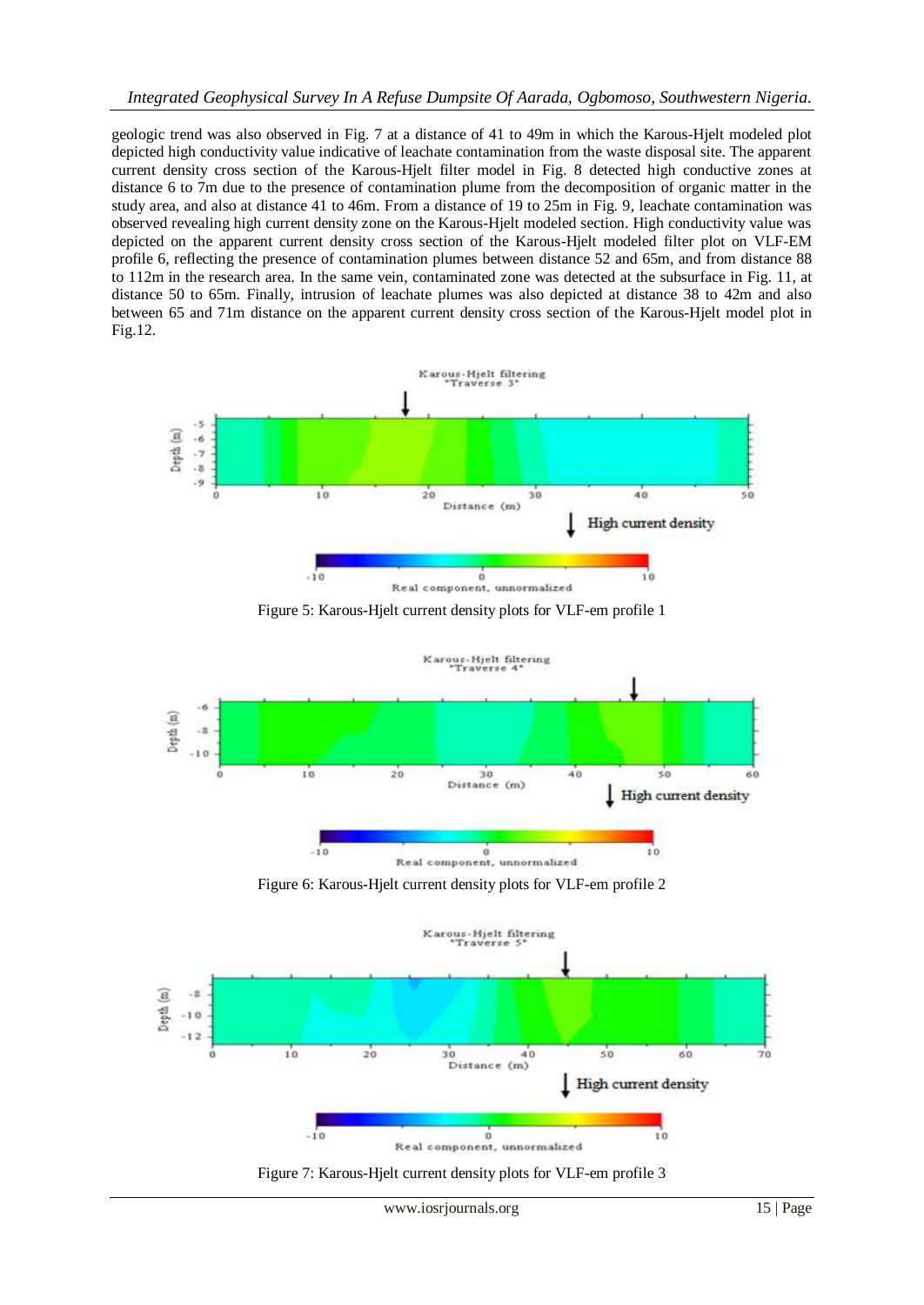





Figure 9: Karous-Hjelt current density plots for VLF-em profile 5



Figure 10: Karous-Hjelt current density plots for VLF-em profile 6



Figure 11: Karous-Hjelt current density plots for VLF-em profile 7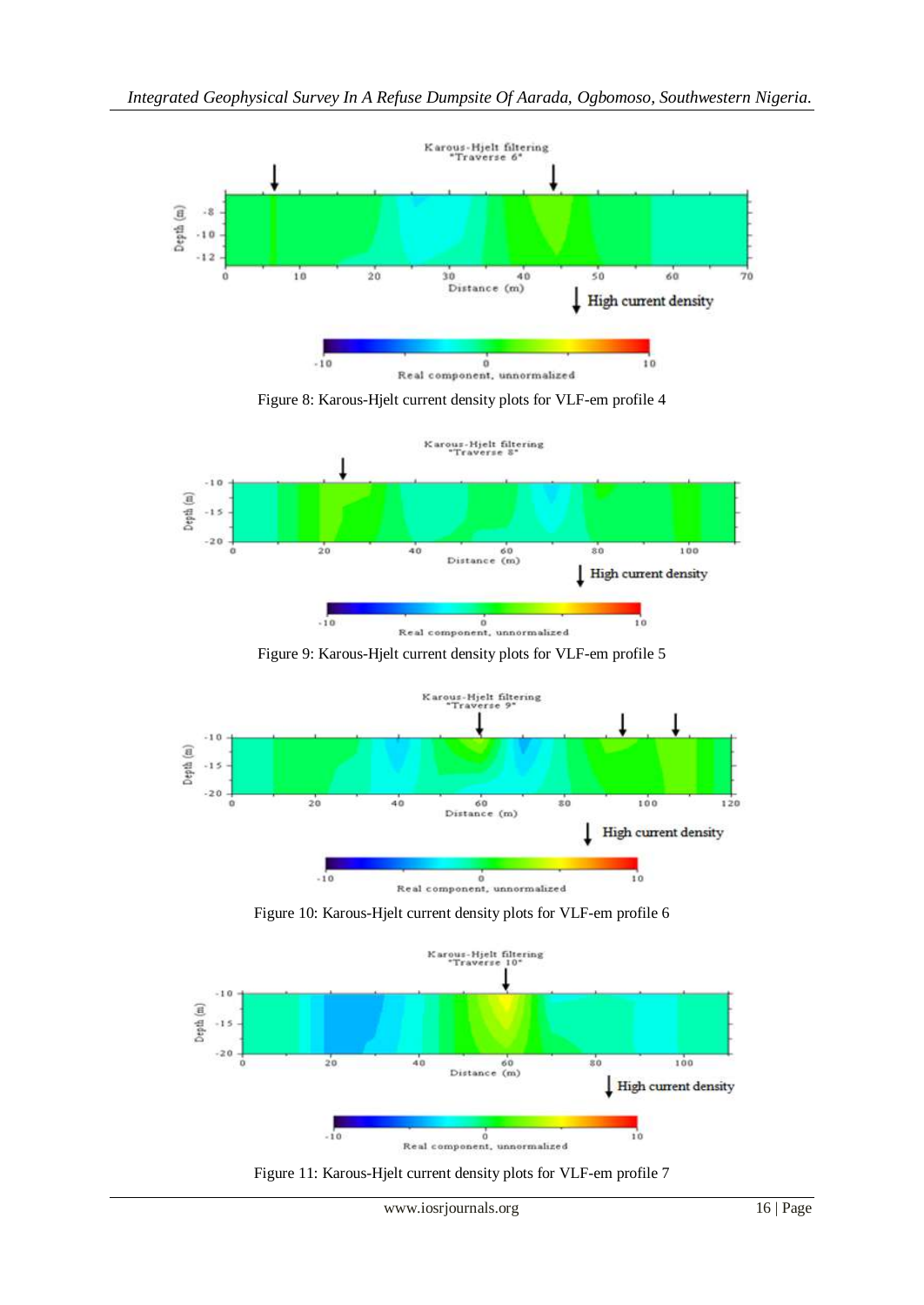

Figure 12: Karous-Hjelt current density plots for VLF-em profile 8

Fig. 13 shows the model curves for VES 1 to VES 7. The results generated from the VES data interpretation (i.e. VES curves) are presented in Fig. 14 and Fig. 15 as geoelectric sections. The partial curve matching technique carried out on the field data revealed a 3 layered model with H type curve  $(\rho_1 > \rho_2 < \rho_3)$  for all the soundings. Electrical method primarily reflects variations in ground resistivity (Omosuyi et al., 2007). The electrical resistivity contrasts between lithological sequences (Dodds and Ivic, 1998; Lashkaripour, 2003) in the subsurface are often adequate to enable the delineation of geoelectric layers and identification of aquiferous or non-aquiferous layers (Schwarz, 1988). The VES interpretation reveals three geoelectric layers across the research area: the topsoil consisting of sand and decomposed organic matters; the weathered layer which is made up of sandy soil and the bedrock constituting the fractured or fresh basement. The geoelectric sections show subsurface variation in electrical resistivity along the profiles and attempt to correlate the geoelectric sequence across the profiles. In the first layer, the resistivity values ranged from 33.4 to 130.9Ωm with a relative thickness of 1.1 to 1.6m. The second layer has resistivity values varying from 10.4 to 26.8Ωm with relative thickness of 1.3 to 3.8m. However, the low resistivity values depicted in this layer is due to pollution which resulted from the high porosity and permeability characteristics of the sandy soil encouraging the seepages of the leachate plumes to a maximum depth of 5.4m at the subsurface. The region of this layer beneath VES2 conducted on the waste disposal site where there is older wastes deposit depicted low resistivity value of 10.4Ωm. It also reveals an elevation in the resistivity values in the order VES 1, 3, 5, 6, 7 and 4 which revealed that the leachate emanated from the region where there is older deposit of wastes and spreading out in all direction polluting the hand dug wells nearby in the process. This geoelectric layer also served as the first aquifer on the research site from which virtually all the hand dug wells in the area obtained their water. The third layer has resistivity values ranging from 233.6 to 356.7 Ωm which indicated the presence of fractured zones and resistivity values between 1649.9 and 2764.9  $\Omega$ m; reflective of fresh basement. The thickness of this geoelectric layer is to an infinite depth.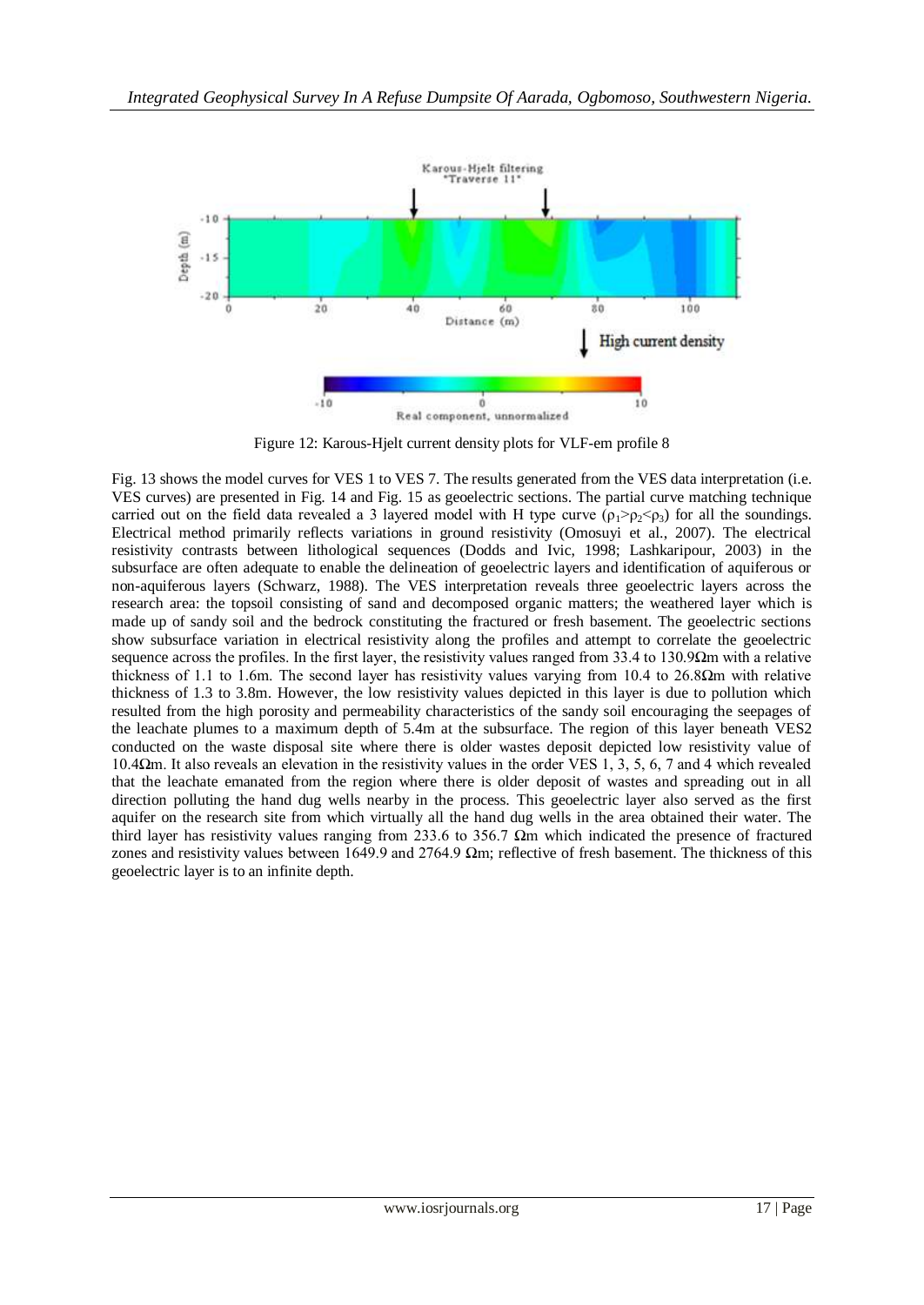



Figure 13: The model curves for VES 1 to VES 7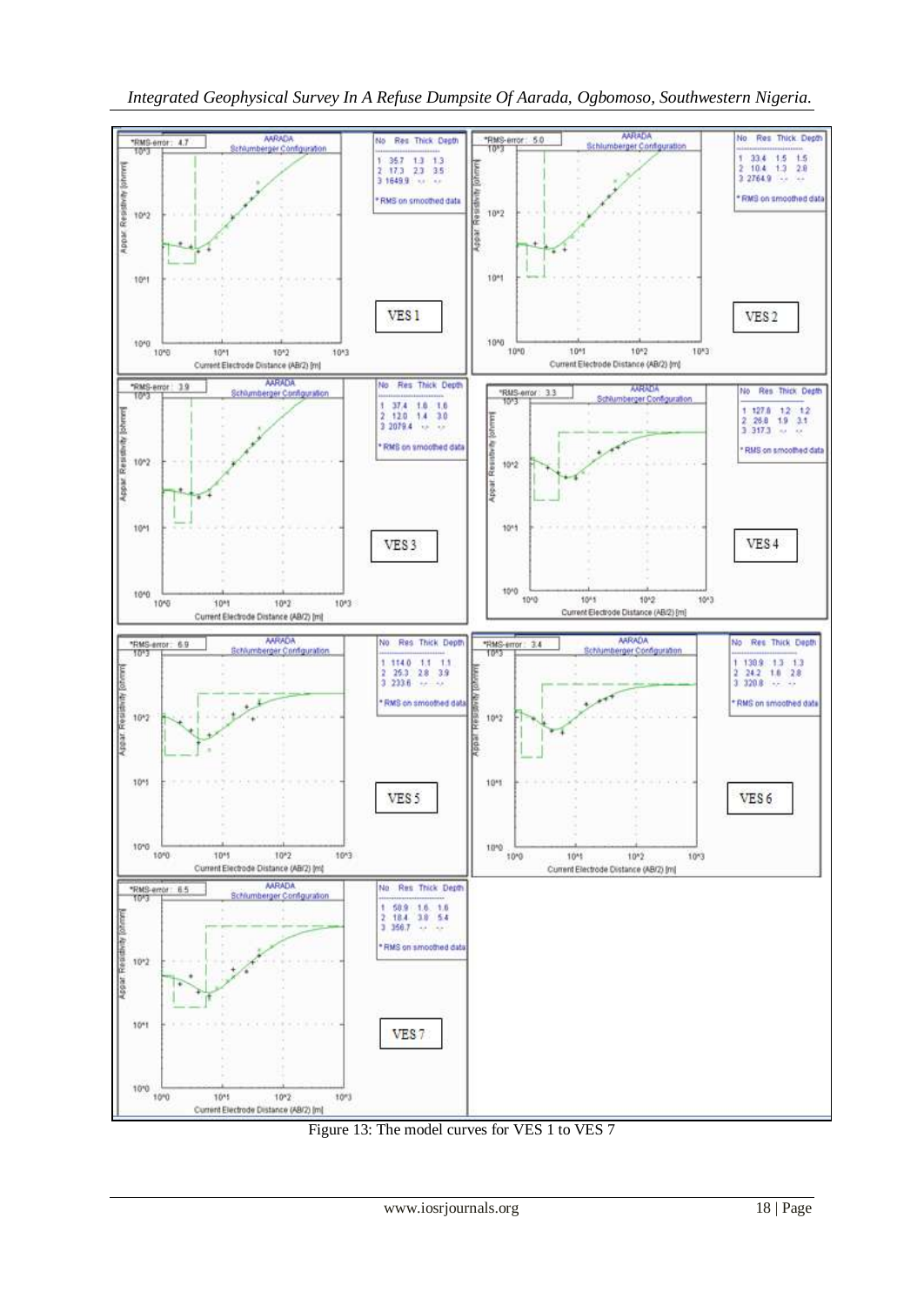![](_page_8_Figure_1.jpeg)

Figure 14: Geoelectric section beneath VES 1, 2, 3 and 4

![](_page_8_Figure_3.jpeg)

Figure 15: Geoelectric section beneath VES 5, 6 and 7

## **V. Conclusion And Recommendation**

The integration of electrical resistivity (Vertical Electrical Sounding) and electromagnetic (Very Low Frequency Electromagnetic) methods was employed to investigate a dumpsite facility in the research area. Both Vertical Electrical Sounding (VES) and Very Low Frequency Electromagnetic (VLF-EM) techniques were used to locate and determine the spatial distribution of leachates within the area. The VLF-EM data models depict the contamination plumes inside the waste disposal site as conductive anomalies while the geoelectric sections of the VES detected the contaminated zones at the subsurface as resistive anomalies. The analysis of the geoelectric sections generated revealed that the zone with leachate pollution (the second geoeletric layer) has thicknesses ranging from 1.4m to 3.8m and a maximum depth of 5.4m to the basement and the depth of the hand dug wells in the research area varied between 4.1m and 6.5m showing that most of the wells there terminate within the contaminated zone. This observation indicates that the leachate plumes have actually extended to a depth of 5.4m at the subsurface. The infiltration of contamination plumes was due to the high porosity and permeability characteristics of the soil type present in the research area. It is therefore recommended that hydrophysicochemical analysis to determine the concentration of nitrate, heavy metals and coliform counts must be conducted on the hand dug wells in the study area in order to ascertain the quality of available groundwater resources and proffer necessary treatment measures. In addition, the hospital situated less than 4m away from the waste disposal site should be evacuated so that patients seeking health care delivery system in the clinic will